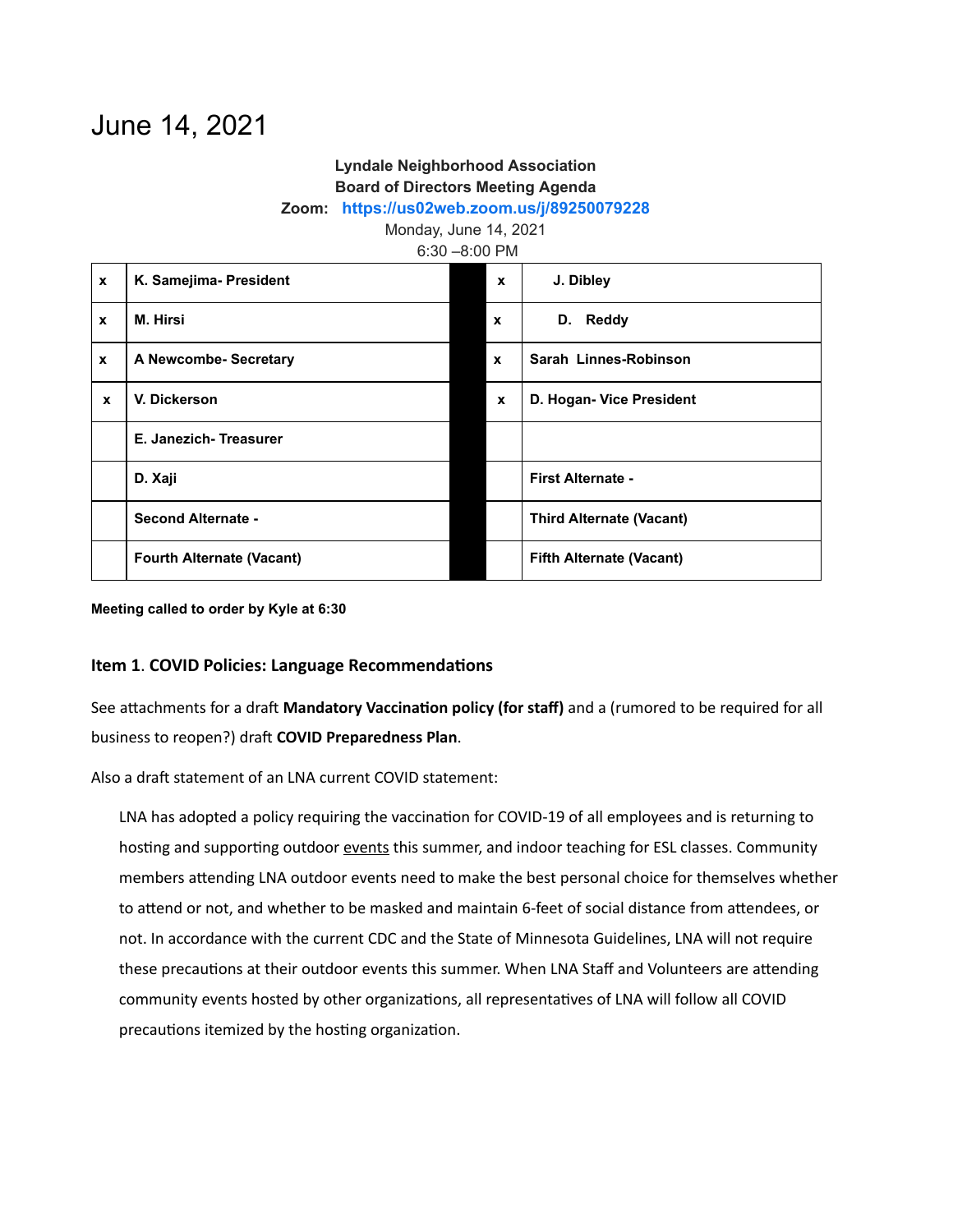However, due to the nature of the volatility of Minnesota weather and the need to make our meetings accessible to the public, LNA will not be holding in-person indoor or outdoor community meetings through the summer of 2021. Instead community meetings, committee meetings, and Board of Director Meetings will continue to be held via Zoom, and will welcome real-time participation and will also be recorded for viewing later by community members. Work Groups or Task Forces of LNA may opt to meet in person indoors if there is 6 feet of spacing between all attendees. This means that small group meetings need to know who is attending before a space can be reserved. Attendees can determine if they are comfortable meeting masked or unmasked due to their vaccination status, but if any one attendee requests masks, all attendees are required to wear them or the gathering will be cancelled. This plan will be reassessed by Lyndale Neighborhood Association Board of Directors in September 2021 to see if it needs to be modified.

#### *Devin moved that we accept the policies as wrien. Anna 2nd. Moon passes unanimously.*

#### **Item 2. Update on Issues at Corner Garden (Garden on 31st Street between Pleasant and Pillsbury)**

Ongoing dispute between property manager to the North and LNA Gardeners. Sarah was made aware of this after property manager destroyed all of the picnic tables and benches in the garden. Additionally, after a recent fire on the third story of the Northern property, charred remains, broken glass and other fire detritus was placed in our garden space and in another neighbor's yard.

Sarah spoke to the property owner who felt his manager acted appropriately and told Sarah to never contact him again.

Sarah wanted Board input as to what to do about the the situation. Should we get a "no trespassing" order or a restraining order against the property manager? What other steps might we want to consider.

Board determined that speaking to Ed, our treasurer, who was absent tonight, to get any insights into the situation. Also talk to the home owner on the other side of the garden about potential actions they may have had with the "Northern" neighbor.

#### **Item 3. Job Posting for Equity & Justice Organizer.**

- $\cdot$  LNA just posted a job for an Equity & Justice Organizer. This is a fulltime position shared with our neighboring neighborhood Kingfield. The candidate needs to fluent in Spanish both speaking and writing. The full position description is here: http://bit.ly/EquityJusticePosition
- $\cdot$  Update on City Application Plan for Collaboration funds and Equitable Engagement Funds. Funds now distributed using 3 broad categories:
	- Equitable Engagement (Due Sept. 1, 2021) Renters, non-native speakers, businesses, etc.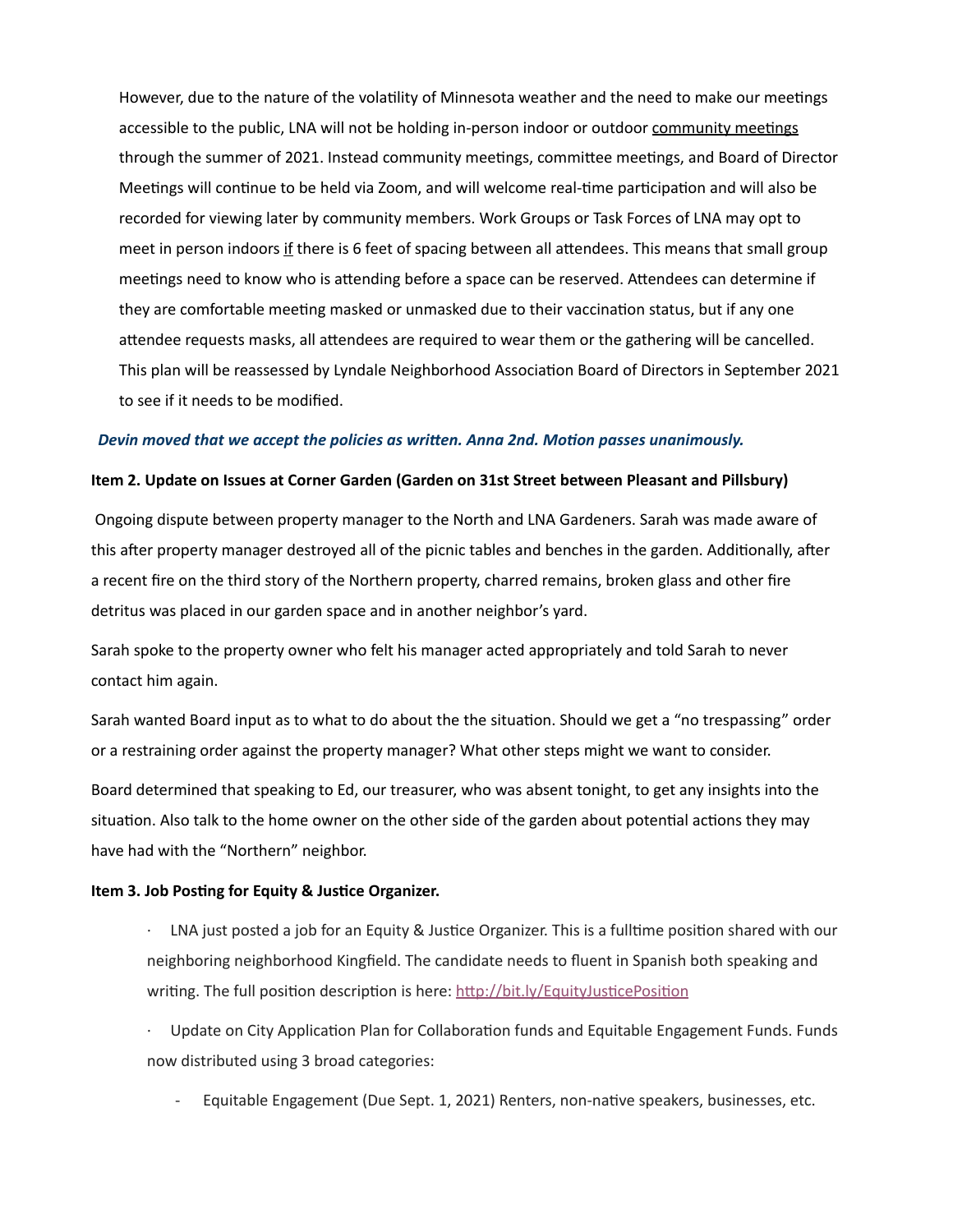- Collaboration (Released in July 2021) Neighborhood to neighborhood. One time access.
- Partnership

#### **Items slipping through the Cracks.**

**Item 4. Update Bank Signers.** Board approval requested to update all account signers to Kathy Tickle, booker, Erin Cary, Associate Director, and Sarah Linnes-Robinson, Acting Director.

## *Anna moved that we approve the update on all account signers as wrien above. Abe 2nd. Moon passes unanimously.*

#### **Item 5. #1 Budget Line Item Change Recommended for Tech Support**

- $\cdot$  Approved budget \$3000 in Web Hosting. Request approval for up to \$1000 of this to be spent on:
- $\circ$  Hiring contract tech help to get LNA's digital office and communications in order including:
	- $\circ$  Signing up for Dreamhost which offers free webhosting;
	- o Un-linking old LNA website and determining how to archive it;
	- $\circ$  Migrating new website to the new platform;
	- $\circ$  Updating website with needed features or possibly changing platforms;
	- o Figuring out system backup procedure.

## *Devin moved that we accept the up to \$1,000 investment to update and cleanup our technology. Kyle* **2nd. Motion passes unanimously.**

#### **Item 6. Board Visioning is bogged down by Board and Organizaonal Administraon**

 $\cdot$  Administrative process that the city has added to neighborhoods this year (as discussed above) are requiring additional time, as is the disarray of the LNA office systems, communications and committees and the introduction of new unexpected projects including Wells Fargo. We need to discuss what to do about this. How do we imagine the future of the organization when we can't get out of the weeds?

Covid has hampered our ability to stay engaged with and keep our community involved. Our ESL program is very strong. Can we use the ESL program to help with our outreach or to reach out to others in the community especially those in underserved/under-represented members of our neighborhood.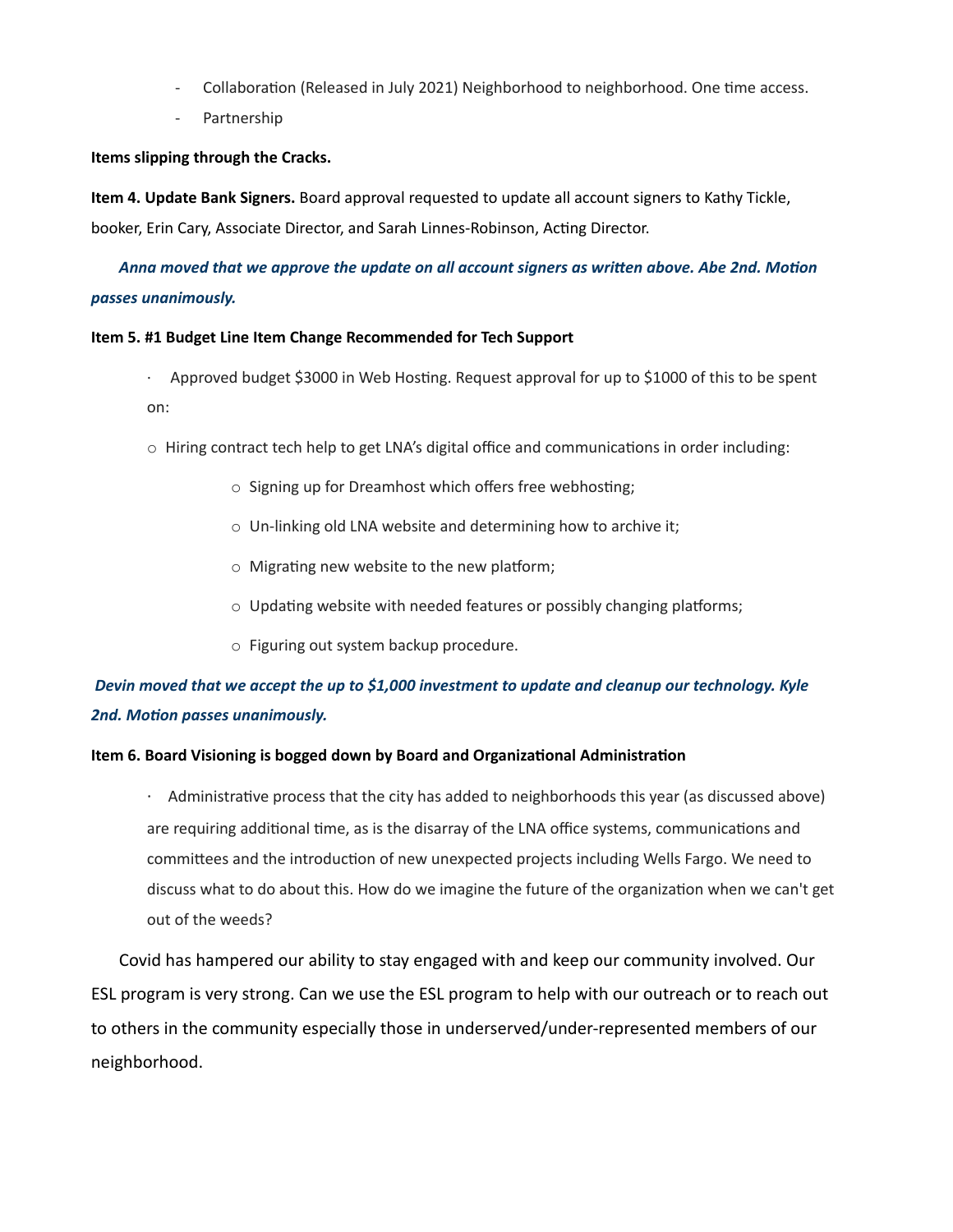Sarah asked board members what we are passionate about and how could we leverage our passions and take them to the community.

Meeting ended at 8 pm

ADDENDUM Jun 24, 2021

\_\_\_\_\_\_\_\_\_\_\_\_\_\_\_\_\_\_\_\_\_\_\_\_\_\_\_\_\_\_\_

LNA Board unanimously approved the application completed for the Collaborative Fund Request for the City of Minneapolis. See grant proposal attached.

## **Collaboration and Shared Resources Fund guidelines and application**

This document contains an overview of the Collaboration and Shared Resources Fund, the application form and a project evaluation scoring sheet for reference.

Collaboration and Shared Resources Fund overview

Application

Project evaluation sheet

## **Collaboration and Shared Resources Fund overview**

#### **Fund goals and outcomes**

The goal of the program is to maintain the long-term feasibility of the place-based neighborhood network system and provide technical and financial assistance to neighborhood organizations that want to consolidate or share resources with each other.

#### **Funding available**

The Minneapolis City Council authorized \$31,000 in 2021 and \$100,000 in both 2022 and 2023. Applicants may request the following maximum combined amount for all three years:

- Two neighborhoods \$15,000
- Three or more neighborhoods \$20,000

#### **Eligible organizations**

Recognized Citywide Neighborhood Network Fund supported [neighborhood](http://apps.ci.minneapolis.mn.us/cofm/Neighborhood-Organizations/) organizations.

#### **Eligible expenses and activities**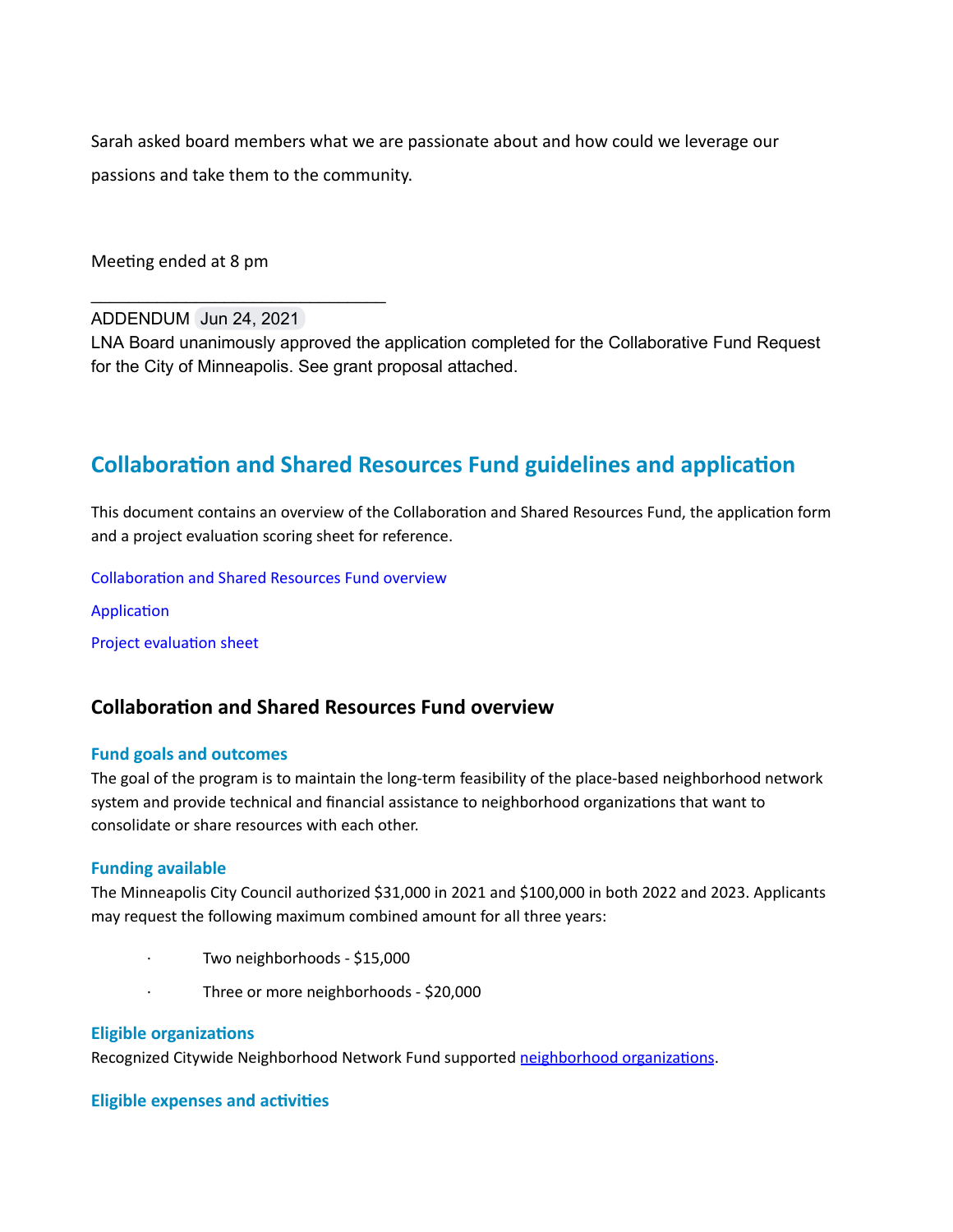Funds may be used to cover costs such as staffing, printing and production, fees for professional services including technical assistance and engagement activities furthering consolidation and shared resource efforts.

Eligible activities could include:

Two or more neighborhood organizations consolidating into one multi-neighborhood organization.

Two or more neighborhood organizations establishing a system to share certain costs, resources or services.

## **Funding cycles**

This program is intended to be a temporary fund covering the three-year transition period (2021 to 2023). Applications can be accepted anytime throughout the transition period and can be up to three (3) years in duration. If milestones are not met the contracts maybe terminated.

## **Timeline**

April 16, 2021 – Application available, information sessions begin and submissions accepted.

- July 1, 2021  $-$  First round of applications due.
- July 20, 2021 First round of applications reviewed and scored.
- Aug.  $1$ , 2021 Contracting process begins.
- Dec. 31, 2021 Program evaluation due to NCR.
- Jan. 1, 2022 New round of funding available.
- $\cdot$  June 1, 2022 Program evaluation due to NCR.

## **Application evaluation criteria**

A successful project will:

- Actively involve people who will benefit from the project in its implementation.
- · Have measurable benefits.
- Have a well-planned, realistic work plan and timetable.
- Be well-managed, both while the work is ongoing and after its completion.
- · Show results within six months and be completed within three years.

## **Application review process**

Proposals will go through two steps before final approval decisions are made.

1. NCR staff will screen applications for eligibility. NCR will reach out to organizations who are missing required components and provide technical assistance to complete them.

2. Applications will be reviewed by City staff who will make funding recommendations to the NCR director.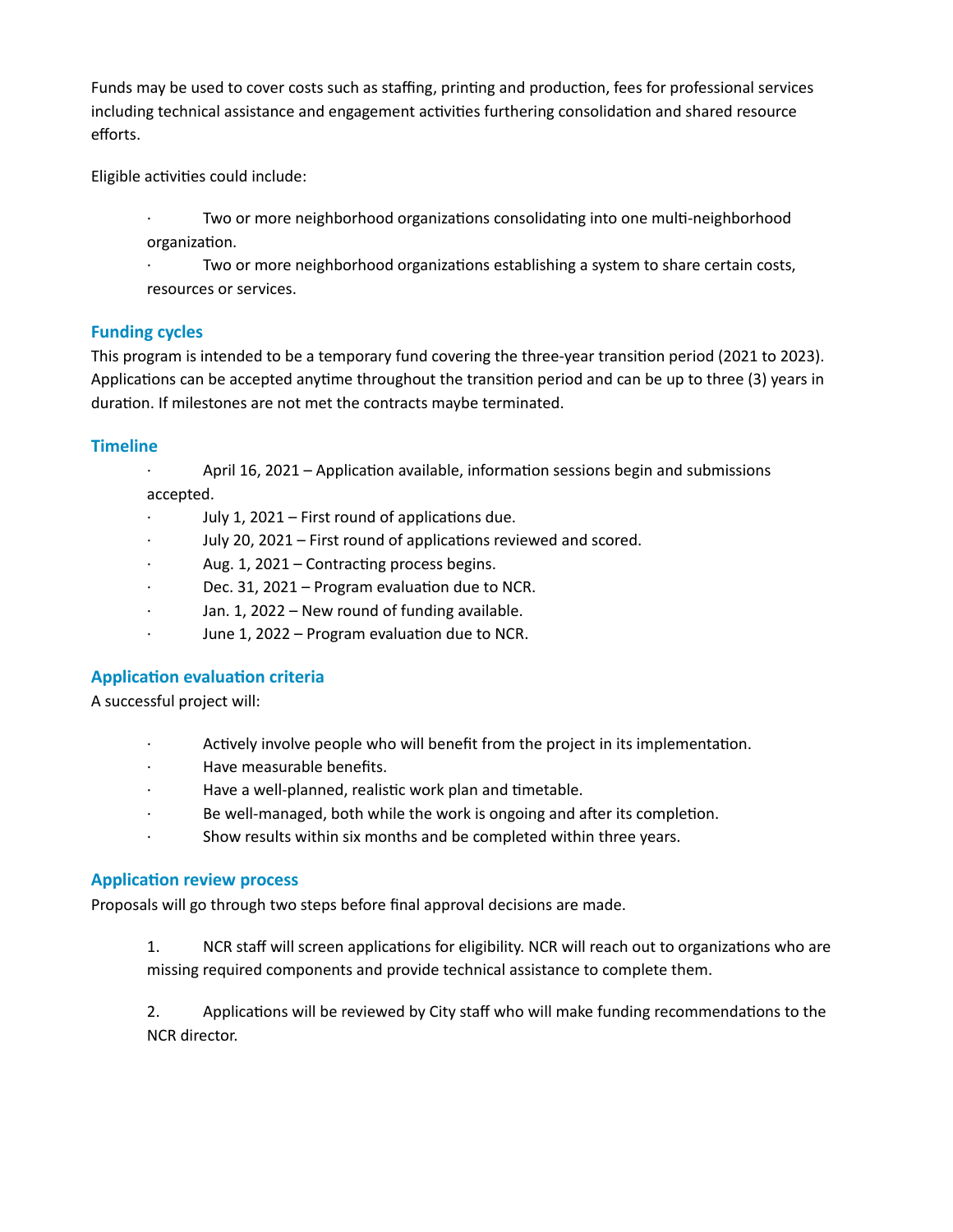After the director approves applications, NCR staff will coordinate with selected grantees to begin the contracting process.

## **Reporting**

Organizations will submit a progress report annually describing the impact and success of their activities.

## **Questions**

Any questions should be directed to your assigned [neighborhood](http://apps.ci.minneapolis.mn.us/cofm/Neighborhood-Organizations/) specialist or to steven.gallagher@minneapolismn.gov.

You can also find information online at minneapolismn.gov/collaboration-fund.

## **Application**

## **Applicant information**

Key contact: Sarah Linnes-Robinson, LNA Acting Director Primary organization (fiscal lead) name: Lyndale Neighborhood Association

Email: director@lyndale.org

Project name: Equity & Justice Organizer

Phone: 612-791-7081 (cell)

Address: 3537 Nicollet Avenue South, MPLS, MN 55408

## **About your collaboration**

1. Which neighborhood organizations are involved?

The Lyndale and Kingfield Neighborhood Associations

2. What is the combined population of the neighborhoods represented?

7800 households

3. What is the annual operations budget for each participating neighborhood organization?

LNA \$400,000 / KFNA \$150,000

4. How much in total are you requesting from the Collaboration and Shared Resources Fund for this collaboration?

\$15,000

5. Date of board approval for each organization approving this application. Also include a letter of intent from each organization's board of directors.

LNA:

KFNA: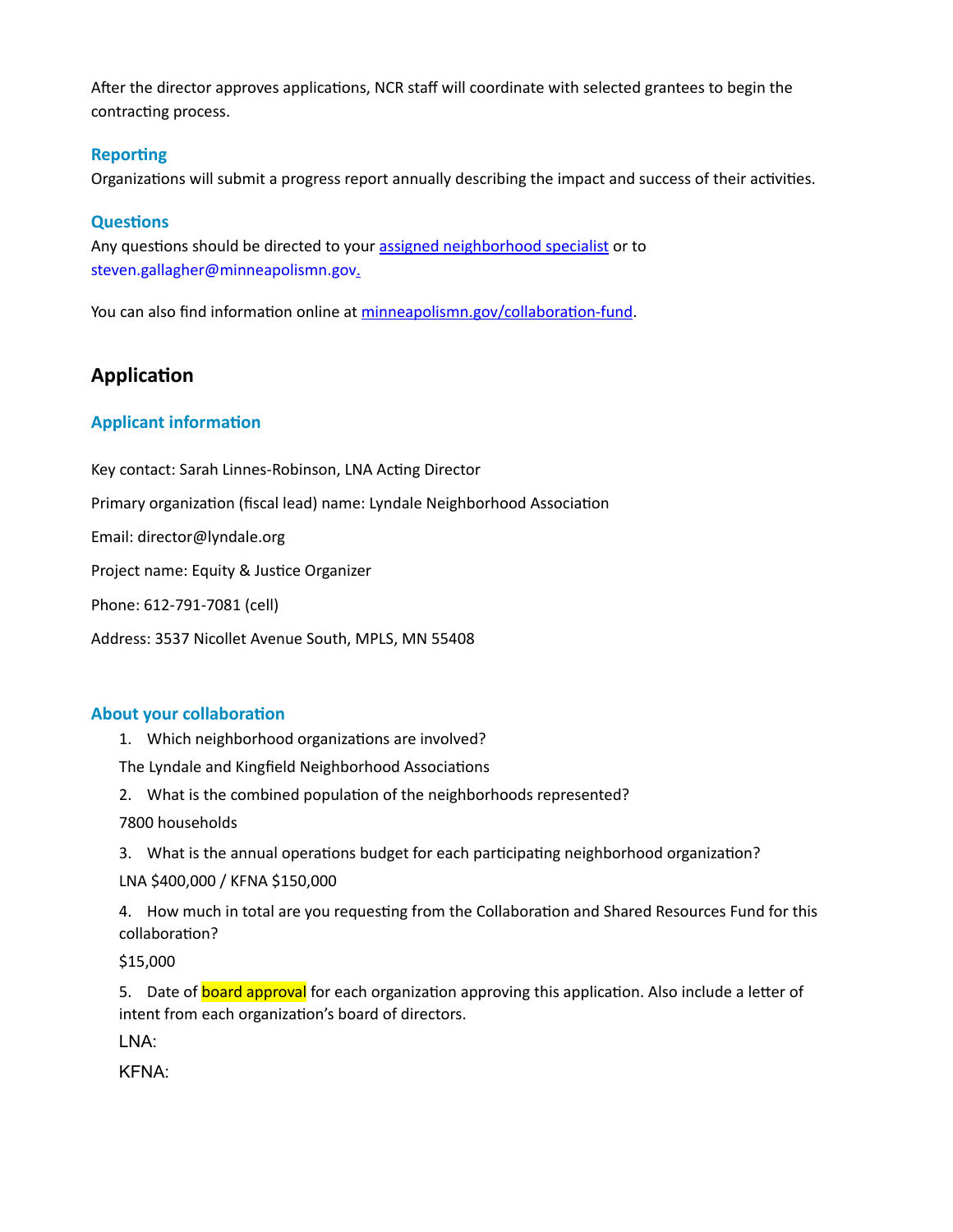## **Rationale for collaboration or shared resources**

Please include what will be accomplished, the long-term expected savings and the overall benefits to the organization(s).

This position is a re-shifting of focus by both organizations and a consolidation of a FT (LNA) +  $\frac{1}{2}$  time (KFNA) person into a single position. The goal of this position is to serve and unite both resident communities and spearhead outreach focused on equity and actions focused on justice. Administration for the position will be reduced due to the organizations working together, and the co-housed nature of the organization's offices will help streamline communication and dissemination of information and tasks for the employee in responding to two organizations.

The benefit of this collaboration for Kingfield Neighborhood Association is that the organization has only been able to afford a part time position and thus wasn't able to require the experience and skills that this work requires. The benefit for the Lyndale Neighborhood Association is partially the same, the ability to hire a highly experienced staff person and pay them a fair wage, but also by sharing staff with a partner, LNA can better adjust to the ebbs of flows of the community's organizing needs. By working together our two organizations can stagger busy times and slower times to keep this person fully engaged. For LNA a position similar to this existed in the past but organizers were focused on specific issues, not on connecting with the community to determine what their issues are so the work could be directed at needs. This means that organizing experience and a willingness to listen and learn is more important in this position than food system, housing and rental rights, or other issue-specific focuses.

The goals of the position are to perform direct outreach to Spanish-speaking community members including a survey of needs and aspirations for the community, and to implement a minimum of one community event in cooperation with this population and one direct action campaign of their choosing within six-twelve months. The further goal is to better integrate these neighbors into the fabric of the neighborhood associations, including assisting both neighborhood groups in assessing how their regular communication practices (weekly written eNews publications, occasional written and mailed newsletters, flyers, social media, Zoom meetings, and in person meetings) are failing to involve and inform residents of other languages and cultures in our activities and identifying steps we can take to address this.

## **Stakeholder involvement**

Provide a narrative about how your organization will ensure stakeholders are involved in the decision-making process. NCR will coordinate with the partner organizations to ensure an acceptable engagement plan is created for this project.

Door knocking, site specific outreach, ESL language classes, and word-of-mouth will be how we engage and talk to neighbors about their issues and aspirations for the community.

## **Timeline**

Please provide your own timeline of milestone events. Some examples are listed below:

**Timeline of events Date Notes**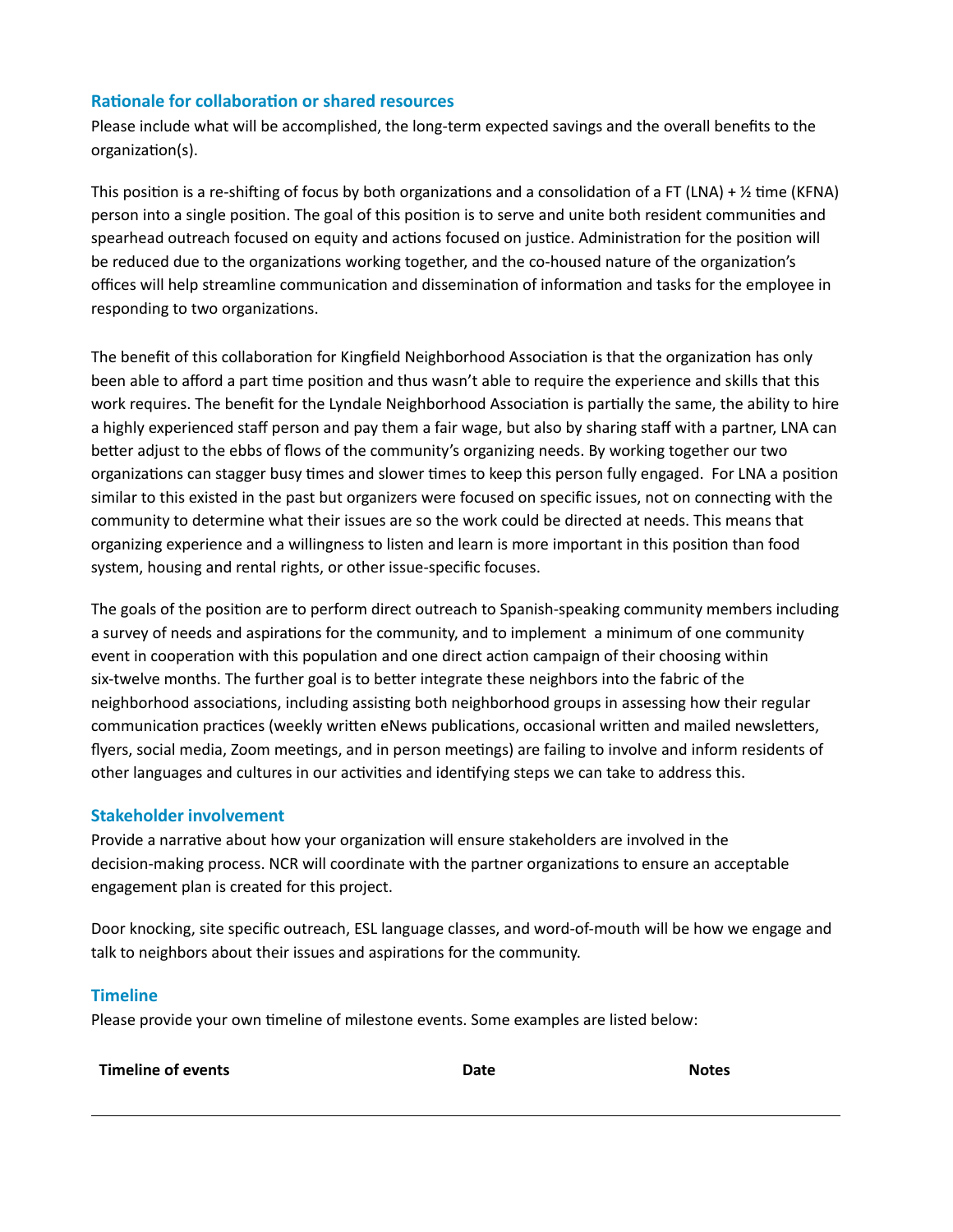| Boards informed of intent to apply for<br>funding | KFNA May 2021<br>& LNA June 2021                    |  |
|---------------------------------------------------|-----------------------------------------------------|--|
| Board(s) vote to approve                          | KFNA June 2021<br>& LNA July 2021                   |  |
| Submission to NCR for support                     | <b>July 2021</b>                                    |  |
| Creation of an Employee Share<br>contract         | <b>July 2021</b>                                    |  |
| Community outreach                                | July-September 2021                                 |  |
| Event Selected/Issue Identified                   | <b>Fall 2021</b>                                    |  |
| Implementation of projects                        | Timeline TBD depending<br>on issue & event selected |  |

## **Budget**

Provide a complete budget as to for the activities being undertaken to collaborate, consolidate or share resources. This is the amount of funds being requested. If no funding is needed in subsequent years, please indicate with a zero (0).

## **Collaboration and Shared Resources Fund multi-year budget template**

| <b>July-Dec. 2021</b> | 2022 | 2023 |
|-----------------------|------|------|
|                       |      |      |

| Income                                                                            |        |        |        |  |  |  |
|-----------------------------------------------------------------------------------|--------|--------|--------|--|--|--|
| NCR Collaboration and Shared Resources Fund<br>amount requested                   | 15,000 | 0      | 0      |  |  |  |
| Equitable Engagement /funds: split 50/50 by<br>KFNA & LNA in 2021 & 75/25 in 2022 | 5000   | 30,000 | 30,000 |  |  |  |
| Other: in-kind from KFNA & LNA                                                    | 5030   | 6,560  | 6,560  |  |  |  |
| Other: grant funding                                                              |        | 15,000 | 15,000 |  |  |  |
| <b>Total income</b>                                                               | 25,030 | 51,560 | 51,560 |  |  |  |
| <b>Expenses</b>                                                                   |        |        |        |  |  |  |
| Staff expenses                                                                    | 20,000 | 40,000 | 40,000 |  |  |  |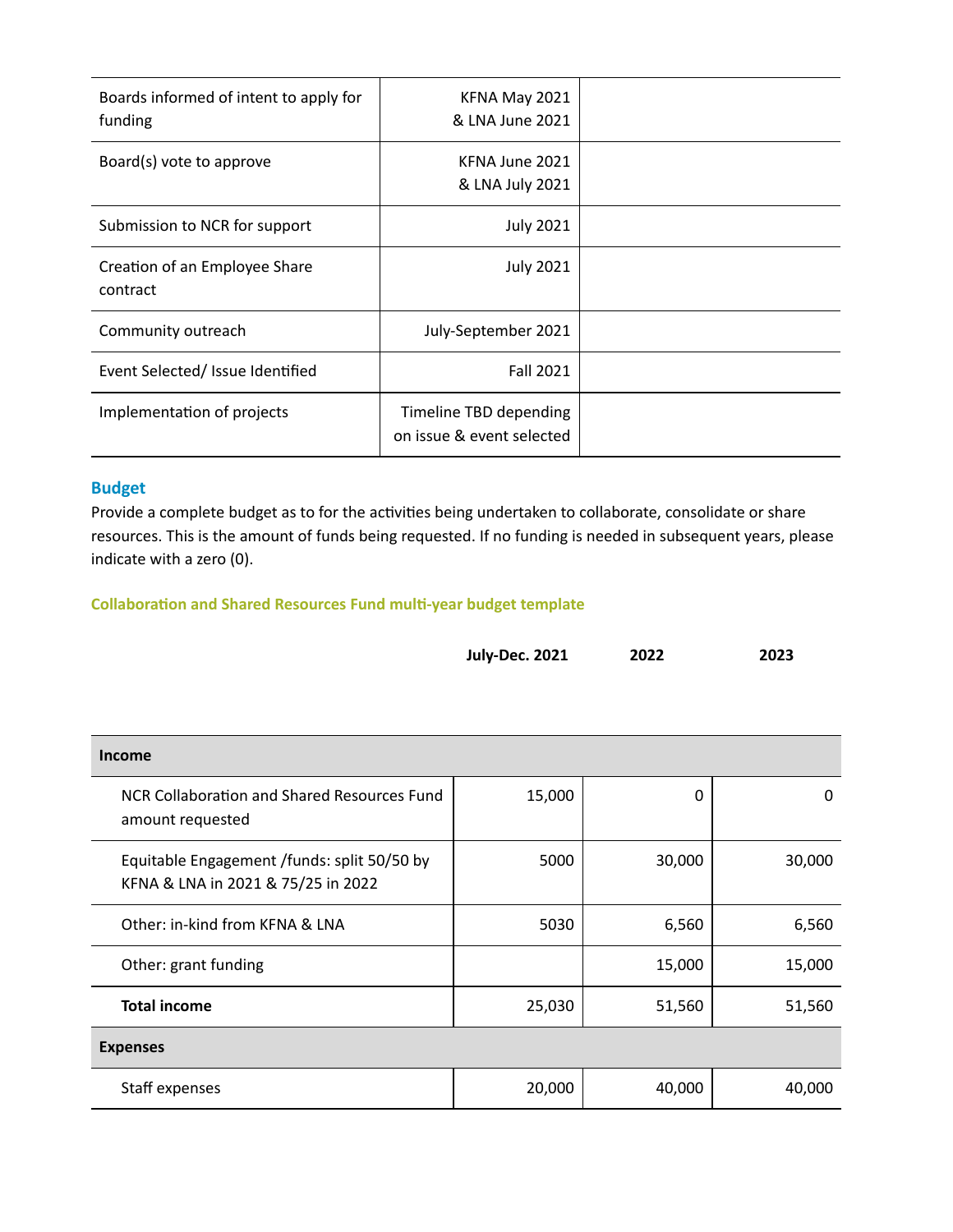| Employee benefits (PTO + retirement match)      | 2000   | 4000   | 4000   |
|-------------------------------------------------|--------|--------|--------|
| Employee overhead                               | 1550   | 3100   | 3100   |
| Professional services (legal, accounting, etc.) | 480    | 960    | 960    |
| Translation, interpretation and ADA support     | 0      | 0      | 0      |
| Supplies and materials and printing             | 250    | 500    | 500    |
| Meetings/community building events              | 500    | 2500   | 2500   |
| Printing                                        | 250    | 500    | 500    |
| Other (describe)                                |        |        |        |
| <b>Total expenses</b>                           | 25,030 | 51,560 | 51,560 |
| <b>Total for contract:</b>                      |        |        |        |

## **Budget narrative**

Provide any information you feel is necessary to explain your budget. Indicate if there are any other sources of income for this project.

This budget takes advantage of the City's allocation of Equitable Engagement Funds to continue this work. Since KFNA's allocation is so much smaller than LNA's either that organization will realize a much smaller proportion of the Equity & Justice Organizer's time, or in-kind support will need to be provided to balance out the inequity of funding to allow for an equal sharing of work in both communities. This will be worked out in an MOU between the two organizations in the future years of the project.

LNA and KFNA have begun to identify future grant funds for this project, however, no additional funding is committed right now.

## **Neighborhood and Community Relations Department support**

Please list support you may need from the NCR department in relation to your application.

Uncertain of what this might be right now, but we will keep you informed as needs arise.

## **Application submission**

Submit the following information by email to neighborhoods2020@minneapolismn.gov to apply for this funding program:

- Application form as a PDF or Word document.
- Project budget.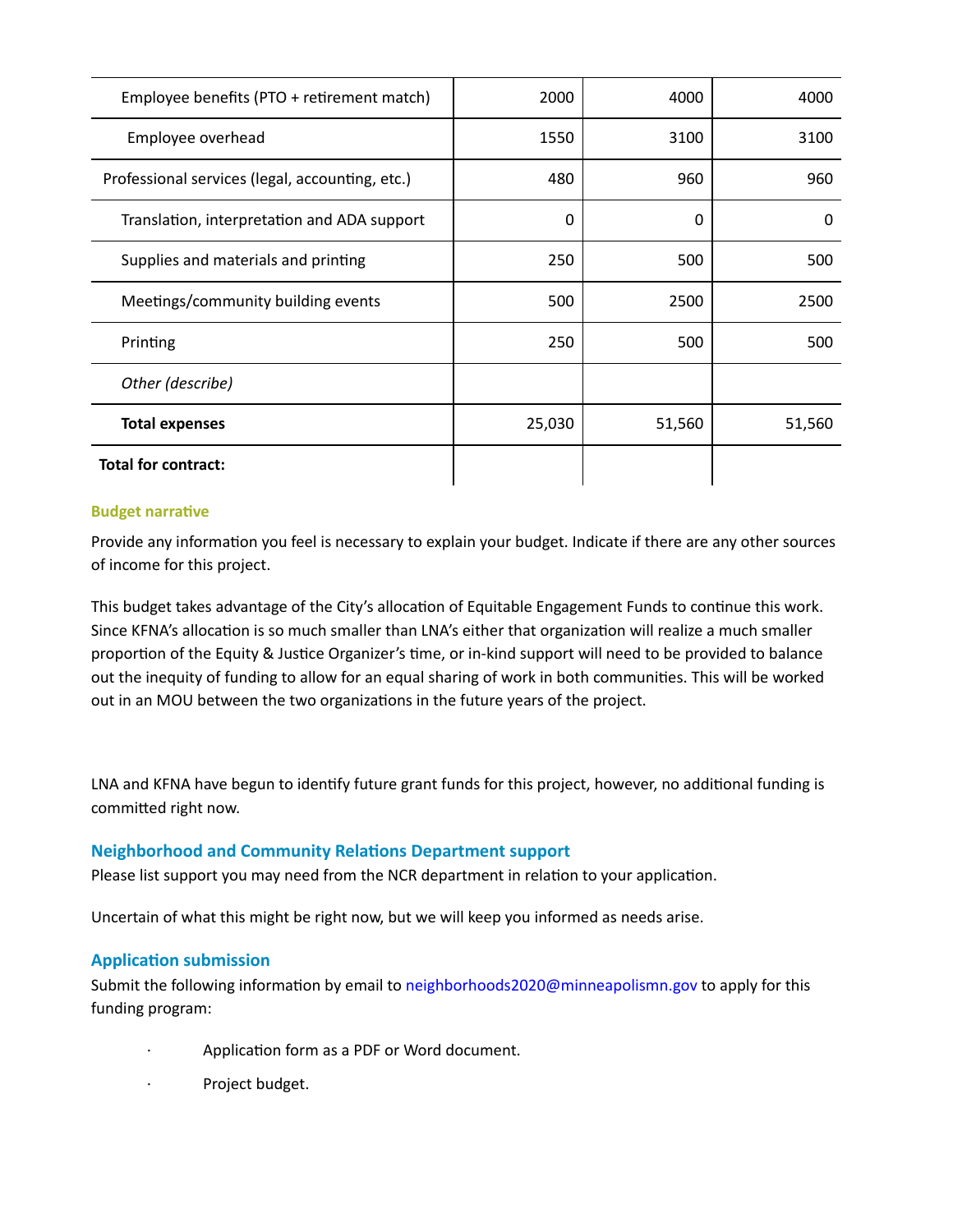# **Project evaluation sheet**

A team of project reviewers will use these scoring metrics to evaluate applications and determine funding for projects. The table below is for your reference.

| Project<br>name:           | Click or tap here to enter text.                                                                                                                                                            | Area: Click or tap<br>here to enter text.                        |              |                                     |
|----------------------------|---------------------------------------------------------------------------------------------------------------------------------------------------------------------------------------------|------------------------------------------------------------------|--------------|-------------------------------------|
| <b>Reviewer</b><br>name:   | Click or tap here to enter text.                                                                                                                                                            | <b>Date:</b> Click or tap to<br>enter a date.                    |              |                                     |
| <b>Priority</b>            | <b>Basis of criteria</b>                                                                                                                                                                    | Guide                                                            | <b>Score</b> | <b>Comments</b>                     |
| <b>Feasibility</b>         | The proposal has clear, specific examples<br>of how the idea will be implemented.<br>Project has a clear goals timeline.                                                                    | 1-Very Weak<br>2-Weak<br>3-Adequate<br>4-Strong<br>5-Exceptional | /5           | Click or tap here to<br>enter text. |
| <b>Financial</b><br>return | The applicant successfully explains how<br>their project will add value to each<br>organization and reduce overall<br>expenses. Measurable benefits for the<br>organizations are explained. | 1-Very Weak<br>2-Weak<br>3-Adequate<br>4-Strong<br>5-Exceptional | /5           | Click or tap here to<br>enter text. |
| <b>Impact</b>              | The project has a direct impact on the<br>operations of the organizations involved.<br>People who will benefit from the project<br>are involved in its implementation.                      | 1-Very Weak<br>2-Weak<br>3-Adequate<br>4-Strong<br>5-Exceptional | /5           | Click or tap here to<br>enter text. |
| <b>Partnershi</b><br>p     | There are clear collaborations and<br>demonstrated resources to bring the<br>proposal to fruition. The project<br>demonstrates an appropriate<br>partnership between organizations.         | 1-Very Weak<br>2-Weak<br>3-Adequate<br>4-Strong<br>5-Exceptional | /5           | Click or tap here to<br>enter text. |